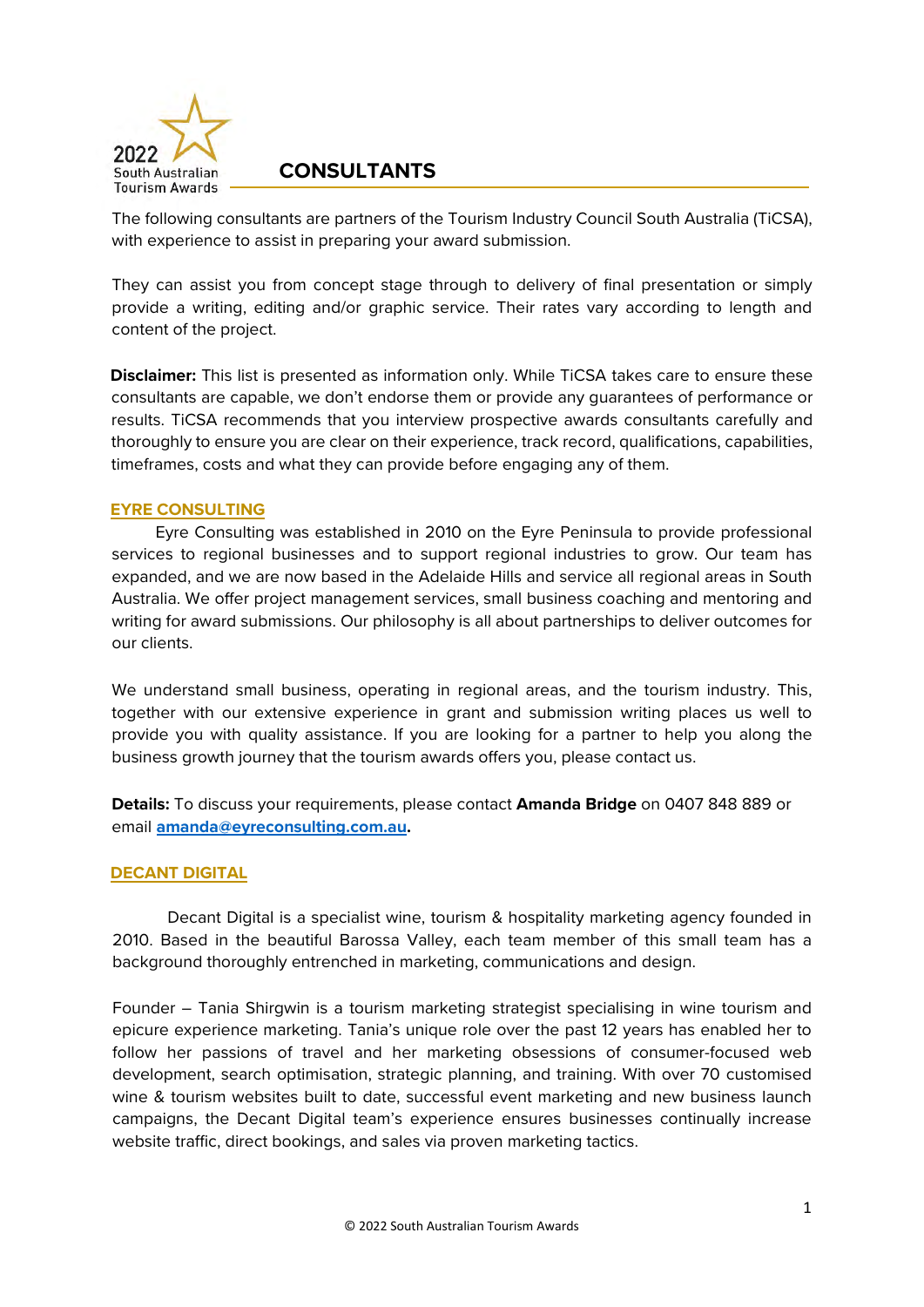Tania has personally written several grant and tourism award submissions and can mentor you through the process or write the entire award application for you.

To discuss your requirements, please contact **Tania Shirgwin** on 0457 592 736 or email **[tania@decantdigital.com](mailto:tania@decantdigital.com)**. More details are available at **[www.decantdigital.com](https://www.decantdigital.com/)**

## **GALLARELLO PROPERTY SOLUTIONS**

I am privileged by the opportunity to introduce myself to you; my name is Carmine Gallarello and I am an experienced, highly qualified and self-motivated senior management professional.

With a career that spans over 20+ years in a vast array or fields and sectors, I have gained extensive experience in funding major projects, site identification, preparing grant application and leasing agreements/contracts, master-planning for tourism and other related businesses, and identification of new sites for tourism related business, and finalising long term leases for those sites.

If you require assistance with your Tourism Awards 2021 submission then I can make sure that you are using the correct strategy and ensure that your application is presented in the best possible way to give you the best opportunity to be successful, at the 2021 Tourism Awards.

I am currently strongly involved in site identification, grant application and finalising, and a longterm lease for adventure tourism and accommodation providers in Australia, my exposure to preparing appropriate project management documentation, and including project briefs, procurement plans and project management plans is extensive.

**Details**: To discuss your requirements, please contact **Carmine Gallarello** on 0427 939 502 or email **[gallamav@iinet.net.au.](mailto:gallamav@iinet.net.au)** 

# **MARSHA DEARDEN COMMUNICATIONS**

In one way or another, MDC has been involved with the SA Tourism Awards for more than 20 years. Principal, Marsha Dearden-Cadd, has been a State, National and Review judge since the mid 90s, and was Chair of the SA Judging Panel for four years.

MDC colleagues are also all experienced submission writers and have judged state, national and international awards in many industries, including advertising/communication, design, wine, public relations, real estate, and hospitality.

We can provide submission preparation, submission reviews, editing and proofreading (if you do nothing else, do this!!!). We take on just one submission per category to guarantee total commitment and no conflicts of interest. More detail about our services and awards track record can be found at **[www.marshadearden.com.au](http://www.marshadearden.com.au/)**

**Details:** To discuss your requirements, contact **Marsha** on 0418 829 278 or email **[marsha@marshadearden.com.au](mailto:marsha@marshadearden.com.au)**